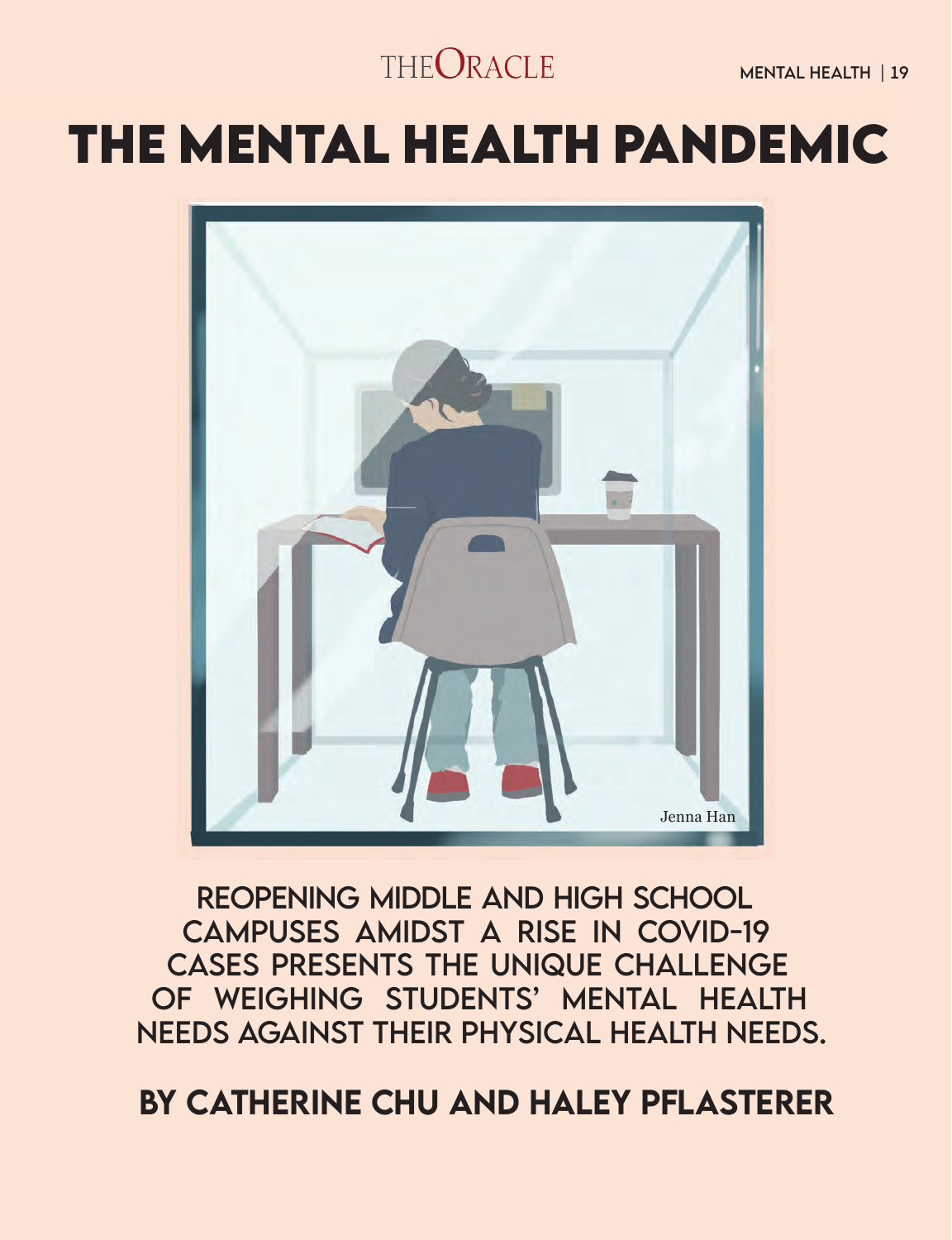## THEORACLE

Imost nine months after schools shut down in March, the<br>COVID-19 pandemic has upended nearly every aspect of<br>teenagers' lives. Education and day-to-day life have been<br>releasted to the virtual sidelines while opportunities COVID-19 pandemic has upended nearly every aspect of teenagers' lives. Education and day-to-day life have been relegated to the virtual sidelines while opportunities for face-toface socialization with friends have plummeted after the issuance of shelter-in-place orders. The reasoning behind such changes is clear: after all, to reduce the spread and transmission of the coronavirus, adhering to strict social distancing guidelines and wearing a mask is an absolute must.

Yet, at the same time, physical safety has come at the cost of mental wellbeing, as child psychologist Dr. Wendy Froehlich recognizes. "I'd love to say that safety is the top priority, but you can break safety down to include physical safety and mental

health safety," Froehlich said. "And we have competing interests right now within those two areas."

Froehlich's words point at the deeper issue of maintaining a careful balancing act between mental health and physical health amidst the pandemic. According to a recent Harvard study, strict lockdowns and curfews have led to widespread feelings of isolation, causing children to experience symptoms of depression, anxiety and misbehavior. Similarly, the Journal of the American Medical Association reported significantly higher levels of depression and anxiety in students who had been quarantined for 30 days due to COVID-19.

In short, the spread of the COVID-19 pandemic has led to a far more invisible mental health pandemic, especially amongst adolescents and teens. "Without a doubt, the pandemic has been hard for a large majority of individuals I work with," Froehlich said. "From a general social perspective, [since] high school

teenagers are at such a transitional period in life, it's been really, really difficult to live through this pandemic."

#### New challenges

<sup>t</sup> Gunn, things are no different.<br>According to counselor David<br>Leftwich, since Gunn shifted According to counselor David Leftwich, since Gunn shifted to virtual learning, there have been an increased number of meetings arranged for students requiring interventions to support them academically.

Leftwich noted that student anxiety has been an underlying theme in all of these meetings. "I think that those meetings have anxiety underneath them, where [students are] saying, 'I don't know if I can do this, I need some help. I'm worried about getting through all this. It feels so different. It feels so scary,'" Leftwich said.

Mental Health and Wellness Coordinator Genavae Dixon noted a similar trend, citing the fact that there have been more students reaching out for support. "We definitely have more students reporting about depressive-like symptoms than we have had before," Dixon said. "Especially for students having these situations happen for the first time, [I hear them saying] 'wow, it's really hard for me to get out of bed, it's really hard for me to have some level of motivation and to finish my schoolwork, or to even interact with my family or text my friends back.'"

Teacher-student relationships have also felt more distanced. According to Leftwich, it's considerably more challenging for adults to detect when a student is struggling in a virtual schooling format. "[Counselors] get a lot of our referrals through teachers,"

"I know a lot of students that are doing absolutely fine academically, but some are depressed or are just disengaged. There are some kids that we know of who are struggling with isolation. I think that there's a disappointment of not being able to open in January [given the] real academic concerns and mental health concerns." — School board member jenn ifer dibrienza

> he said. "In the classroom, they can look out over the class and they can see when a student has their head down. But online, students just have their camera off, so it wouldn't be a red flag for that teacher."

Even when students meet with counselors, it has become



DO YOU FEEL MENTALLY SUPPORTED BY GUNN?

*Data collected from an Instagram poll with 81 students surveyed.* 

Chinyoung Shao